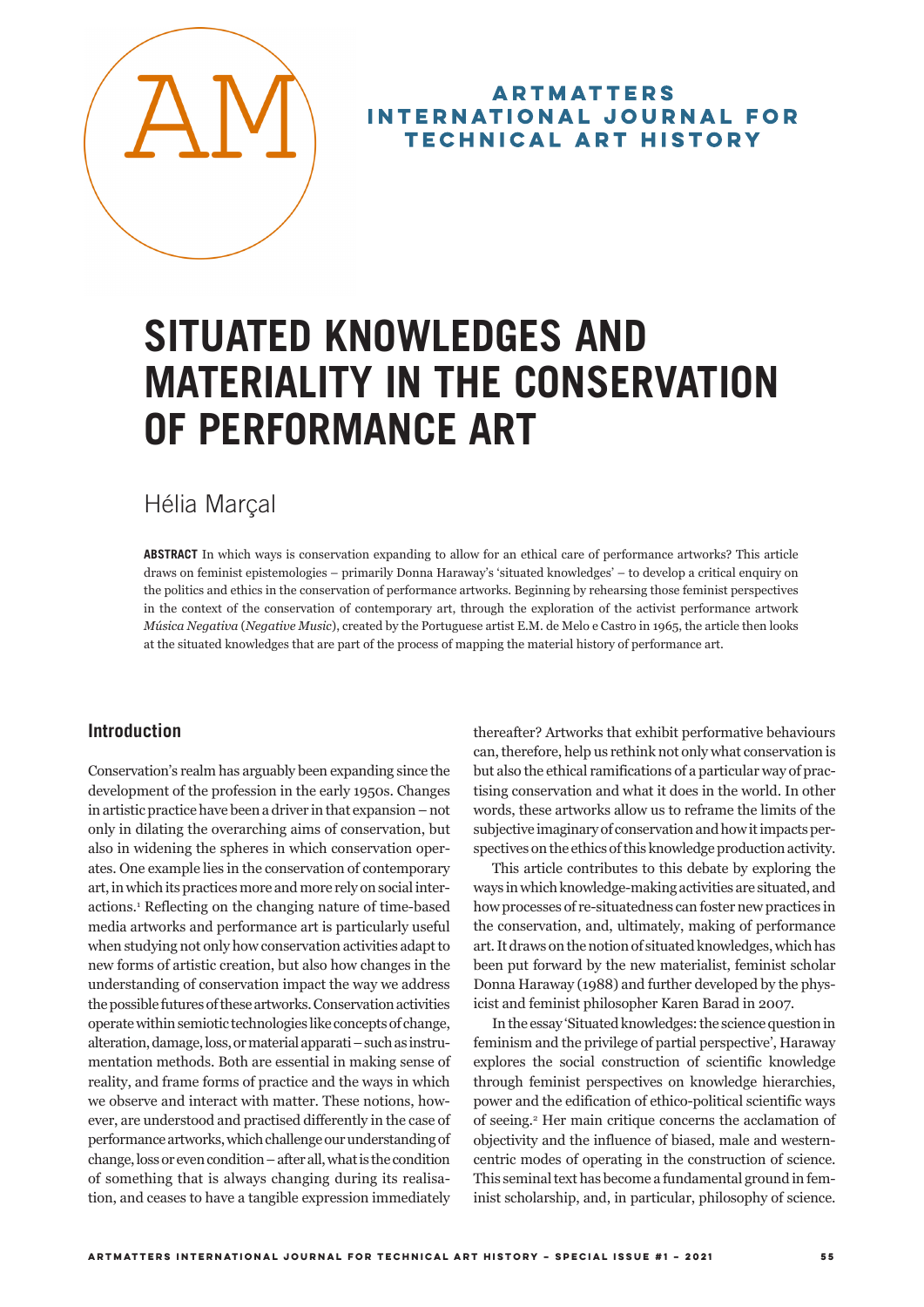The notion of situatedness as an onto-epistemological, ethical and political positioning has influenced scholars such as Lorraine Code, Elizabeth A. Grosz, Rosi Braidotti and Karen Barad, being one of the most important concepts in the fields of posthumanist thinking, across many fields, including science and technology studies, education and cultural studies. In this article I draw on this notion to reflect on the process of documenting performance artworks with the aim of promoting intergenerational knowledge transmission. I do so by exploring the conservation process of an activist performance artwork called *Música Negativa* (*Negative Music*), created by the Portuguese artist E.M. de Melo e Castro (1932–2020) in 1965.

*Negative Music* consists of a set of actions performed by the artist on three clappers. The performance starts with the three clappers resting on a pedestal. The artist proceeds to strike in the air, shake or strike while the three clappers, resting on the pedestal, were still. Those clappers were, however, modified so they did not clap while being moved or shaken. The stick used to strike the clapper is also imaginary, which implies that the prominent deep sound of two metals violently hitting each other is unheard at each gesture. The striking silence of the clappers made visible the loss of the spoken and written word, the loss of the natural capacity to make a sound. This artwork was a direct reference to the growing limitations to artistic and individual expression that were prevalent during Portugal's right-wing dictatorial regime (1926–1974). This period in Portuguese history was characterised by severe attacks on civil liberties, prosecution of politically engaged opposition to the regime, and a sticking censorship machine.

The artwork also had a pioneering role in the history of performance art in Portugal. It was first performed in the so-called first Portuguese *happening*, which took place in January 1965 at Galeria Divulgação. Going beyond the limits of the written word, a group of artists grounded in experimental music and poetry produced and performed in this ground-breaking event of musical and embodied creativity.3 A public discussion held between the artist and composer Jorge Peixinho and the art critic Manuel de Lima at the *Jornal de Letras e Artes* newspaper brought details of this event to light, while the first-hand testimony of the artist Ernesto de Melo e Castro in his book *In-Novar*, 4 consolidated this happening in cultural history.

The process of transmitting this artwork – and to do so more than 50 years after its first instantiation – demands an expanded understanding of the work and its materiality. What is the material history of the work? How does this artwork operate within history, time, affect? How is the work made through conservation? What are the material-discursive conditions that need to be in place for the artwork to continue to act with the public sphere?5

This article is structured in two sections. The first section is dedicated to reflecting on conservation as a knowledgemaking, situated, practice. It will open inquiries regarding the subjectivity of conservation as practice, the agency of objects and bodies, and some of the ways in which *intraactive* relationships between bodies, discourses, time,

objects and infrastructures can lead to discussions on ethics in conservation. In this section, I am mainly interested in laying out the ground for thinking about conservation of performance as a form of observing, describing and selecting certain material manifestations on a field of virtual multiple, and potentially infinite, possibilities.<sup>6</sup> The value of a conscious process of situating oneself will then be related to these processes of decision-making, building the foundations for the study of *Negative Music*. The second section pertains to the exploration of *Negative Music* as a case study. The material history of this work is described alongside a reflection of the contingencies of research, which is inevitably situated. It will raise the topics of documentation and embodiment, highlight the possibilities of the score, and reflect on the process of documentation and re-enactment as a process of making.7 The article concludes with a discussion on the ethics of positioning and the importance of practices of relocation in conservation.

#### **Situated knowledges in modes of inquiry**

Conservation, like any knowledge production activity, provides a framework with which to see the world, one that acknowledges and shapes the material nature of objects and develops theories concerning their past, present and future makings. This framework comprises agents – structures, media, technology (i.e. 'apparatuses'8)–that allow for a given understanding of those objects in a given context. The impact of social contexts in conservation activities has led to its recognition as a social constructed activity,<sup>9</sup> while the influence of the epistemic cultures that contribute to what conservation is and what it can be has been defined, among other things, as technique.10 And the technique of conservation can vary. For example, professional structures–from institutions where conservation is practised to cultural structures of knowledge that underpin our own assumptions about the profession – influence the ways we perceive actions in relation to objects and their transmission over time. It is possible to argue they even influence the ways we see a given object and develop our ethical frameworks pertaining to their care.11 Recent studies in the role of people, nature and technology – or human and non-human actors – in changing artworks have highlighted the lifecycle of artworks inside and outside the museum,<sup>12</sup> and have made visible how change does not simply happen to artworks. Rather, it is a product of the relations of many agents that impact artworks in various ways, and in different moments in their 'trajectory'.13 Artworks' materiality can then be framed as a product of the relations among the many agents that are in some way involved with the artwork at any given time, consolidating the idea that conservation is neither neutral nor objective.

A critique of objectivity is at the core of the analysis developed by Haraway in 'Situated knowledges'.14 In recognising the work of social constructivists in exposing the fallacy of arguments that claimed to provide a universal way of seeing the world, an objective truth, a single account of reality, Haraway actually highlights that arguments against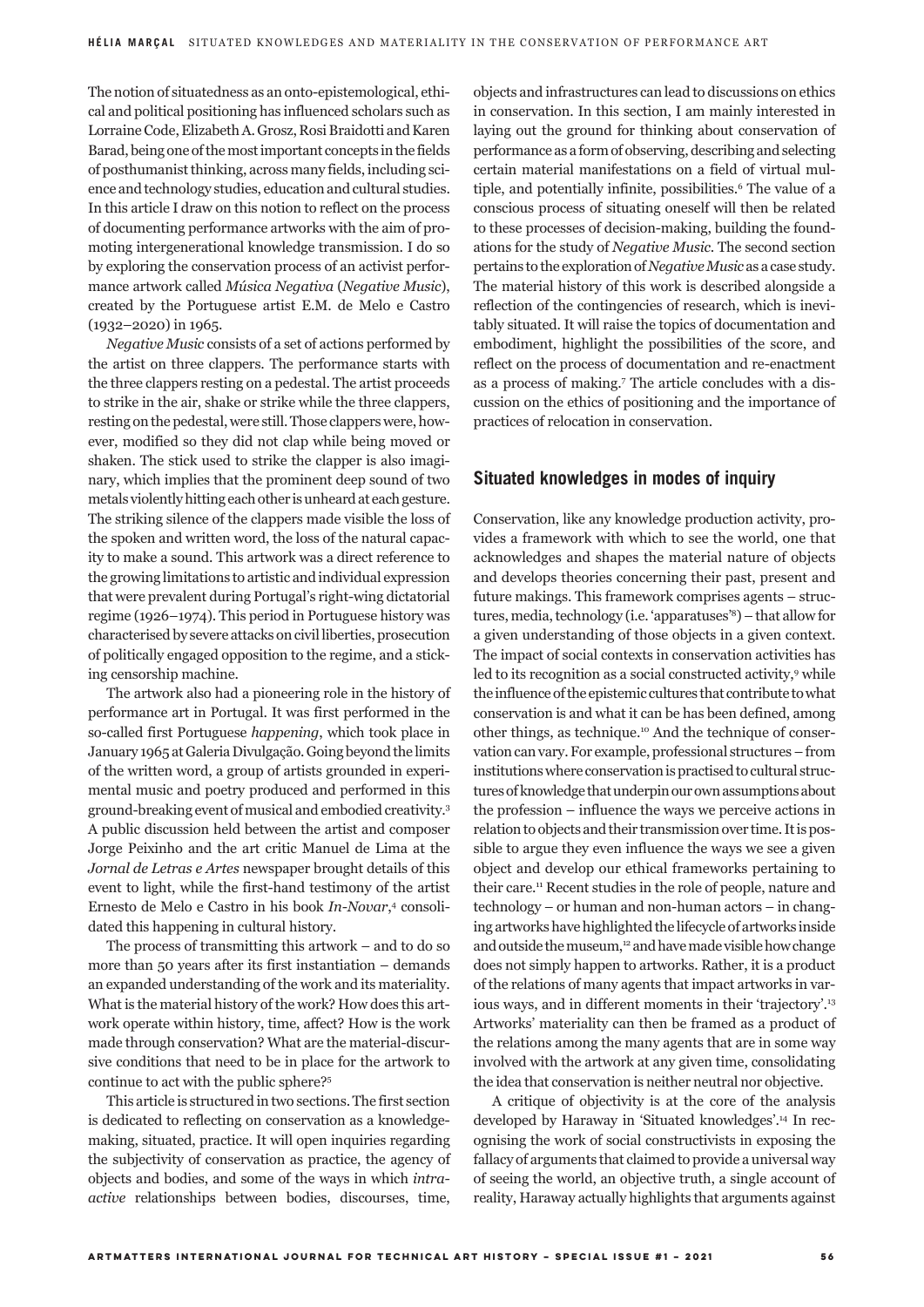the possibility of objectivity include, for example, the existence of cognitive and social biases, different cultures of knowledge, and the different material conditions in which knowledge production activities take place. In arguing for a feminist approach to empiricism, however, Haraway posits that 'radical constructivisms' could produce forms of relativism that could contribute for the deniability, for example, of scientific facts, or forms of operating in the world. Donna Haraway tells us that both forms of categorising inquiries – as purely objective or purely relativist – fall into the abysm of universality:

Relativism is a way of being nowhere while claiming to be everywhere equally. The 'equality' of positioning is a denial of responsibility and critical inquiry. Relativism is the perfect mirror twin of totalization in the ideologies of objectivity; both deny the stakes in location, embodiment, and partial perspective; both make it impossible to see well.<sup>15</sup>

While radical relativisms are quite rare in the field of conservation, this seems to be an important take to understand the thresholds of relativism with respect to conservation and the ways it operates in the world. For Haraway, the major issues in exploring the ways we understand the world and how we perform knowledge activities through our interactions, come together precisely in trying to get to that threshold:

I think my problem, and 'our' problem, is how to have *simultaneously* an account of radical historical contingency for all knowledge claims and knowing subjects, a critical practice for recognizing our own 'semiotic technologies' for making meanings, *and* a no-nonsense commitment to faithful of accounts of a 'real' world, one that can be partially shared and that is friendly to earthwide projects of finite freedom, adequate material abundance, modest meaning in suffering, and limited happiness.<sup>16</sup>

Her suggestion to address this conundrum resides in the notion of 'situated knowledges'. Haraway proposes that if all knowledge is contingent, partial, and, according to the author, 'locatable',<sup>17</sup> recognising one's critical and situated perspective allows for an understanding of knowledge as relational. Moreover, in recognising knowledge as inherently partial, it is also possible to make visible what Haraway calls the 'critical knowledges sustaining the possibility of webs of connections'.18 As we will see, this perspective has important ramifications in terms of the agency of objects, or the ethical responsibility of engaging in knowledge production.

# *Agency of objects and bodies, and the ethics of positioning*

In her essay, Donna Haraway assertively positioned the object's agency at the same level as the subjects and their technologies of knowledge (eyes, instruments, etc.), stating that the 'codes of the world are not still, waiting to be read … the world encountered in knowledge projects is an active entity'.19 She contends that objects, inasmuch as people, transform the whole social setting in which research takes place. This is particularly relevant in conservation if we take into account the inherent vice of objects and the prevalence usually afforded to representations of artistic intention. Or, alternatively, to forms of displaying material remains of performance art, which relinquish a given way of looking at their materiality and status. This focus on materiality and agency, according to conservator and theorist Hanna Hölling, allows us to rethink conservation beyond the idea of 'prolong[ing] its objects' material lives into the future', so that that the field 'is now also seen as an engagement with materiality, rather than material – that is, engagement with the many specific factors that determine how objects' identity and meaning are entangled with the aspects of time and space, the environment, ruling values, politics, economy, conventions, and culture'.20 Connecting conservation activities with the materiality of artworks and objects leads to a wider recognition of the context where conservation takes place, or its *situatedness*, and, therefore, the actions that make some materialities more explicit than others.

In expanding agency to a manifold of others, Haraway also opens the door to a recognition of apparati of knowledge making that refuse methodologies, sources, or techniques with the potential to relocate the researcher and afford different forms of inquiry. Drawing on Katie King's notion of 'apparatus of literary production',<sup>21</sup> Haraway refers to the body as paradigm of such relocation:

Like 'poems', which are sites of literary production where language too is an actor independent of intentions and authors, bodies as objects of knowledge are material-semiotic generative nodes. Their *boundaries*  materialise in social interaction.<sup>22</sup>

In negating the subjugation of objects to the gaze of humans, and reiterating the body's potential to engage in productive knowledge activities, Haraway here takes a political stand that resonates ethically. The self-consciousness of our own positioning is, for Haraway, essential in understanding what we are seeing: looking at an object from a perspective of a conservator, for example, will include and exclude forms of materialisation. For the author, it is also an ethical standpoint that needs to be explicitly asserted:

A commitment to mobile positioning and to passionate detachment is dependent on the impossibility of entertaining innocent 'identity' politics and epistemologies as strategies for seeing from the standpoints of the subjugated in order to see well. … Also, one cannot relocate in any possible vantage point without being accountable for that movement.<sup>23</sup>

In this sense, with situatedness comes the partiality of a place,<sup>24</sup> but also the capacity to relocate; the subjectivity of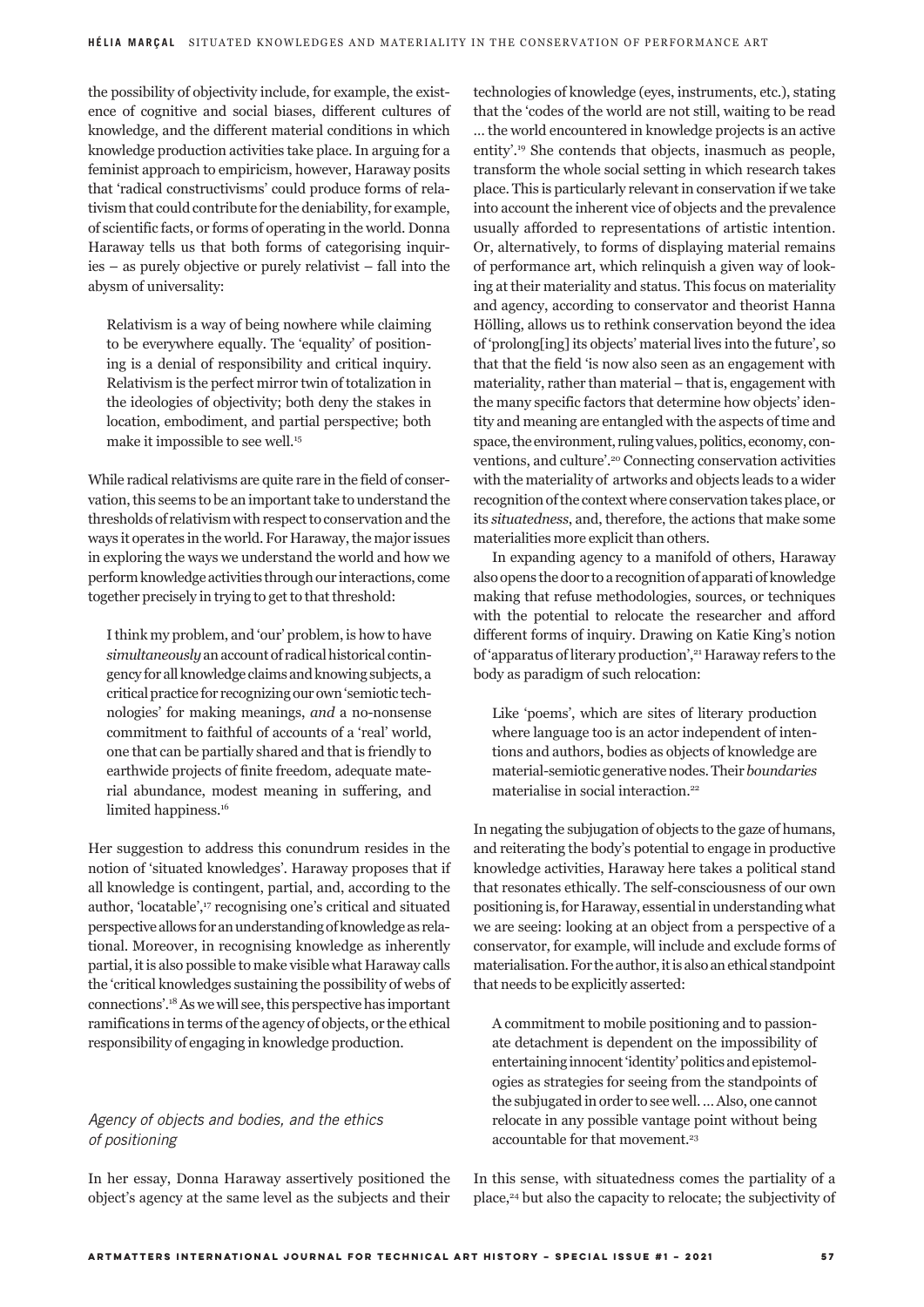a position, but also the possibility to gather other perspectives; the awareness of being in a contained process of inquiry, but also the joy of engaging in connected social conversations with humans, objects, infrastructures and nature – to use the possibilities of *thinking-together* while apart,<sup>25</sup> instead of *thinking of*.

In the next section I argue that situatedness and practices of relocation are essential in reframing conservation for an ethical care of performance artworks, which can be characterised by their radical (spatiotemporal) situatedness. I start, however, by describing *Negative Music* and the process that unfolded in the research about this work and its possible futures*.* 

# *Negative Music***: situated practices in conservation**

I first encountered *Negative Music* when I began doing art historical research into early forms of performance art in Portugal. The lack of scholarly studies on Portuguese performance art was clear at the beginning of the second decade of the new millennium. It was during this process that I came to realise that, with a historiographic practice mostly led by artists, such as E.M. de Melo e Castro and Manoel Barbosa,<sup>26</sup> the lack of inscription of early performative artworks would also come to characterise official art historiographies until the period of the 2000s.<sup>27</sup> There are many reasons for the absence of this period of the avant-garde from official art history, and most of them are related to the Portuguese political situation in the 1970s, when tension was at its highest point. Many of the works produced in Portugal up until the mid-1980s dealt with societal issues–including themes inherent in the Revolution of 1974, the Estado Novo (1933–1974), and the Portuguese Colonial War (1961–1975) – a factor that cannot be ignored when thinking about the absence of records and documentation that led to their early invisibility.28 Their peripheral position in the overarching artistic context explains, or is confirmed by, the lack of systematic collecting efforts from public art institutions,<sup>29</sup> or the active de-contextualisation of traces – which is a consequence, for example, of the dismantling of relevant personal archives.30

In investigating the material history of this work31 I came across various 'sites of memory', to use Pierre Nora's expression, which seems particularly relevant in a situated account of a conservation process. Sites of memory are places of public engagement with history, with the potential of bringing a shared collective knowledge of the past to the fore.32 Institutional and personal archives were relevant but thin in the information they held. The most detailed account of the artist's oeuvre was part of a project on experimental poetry called Arquivo Digital da PO.EX (Experimental Poetry Digital Archive). This led me to understand *Negative Music* from a different lens, one that looked at this artistic manifestation as an extended form of poetry.33 On the same website I found details of the work and a manifold of sites of memory that included a recording of a performance of *Negative Music*, a digitisation of a 3'56'' film, filmed by the artist Ana Hatherly and dated 1977. In this video Melo e Castro rehearses the absence of sound by enunciating the sonic qualities of the silent film right in the beginning of the footage. The score of the performance was also included in this online resource, which allowed me to map the performative practice with symbols (im)printed on a yellow-looking sheet of paper, with no additional considerations about *tempo* or any other performance specificities: the squared symbol indicated the act of striking in the air, the triangular symbol triggered the shaking in the air, while the rounded symbol referred to the act of striking the clap while it rested on the pedestal.

I remember that at the time I was particularly concerned with understanding how the score had been and could be materialised. Given the activist stance brought by the artwork, I was also interested in seeing how the artwork effectively acted and continued to act in the public sphere.

#### *On the material history of the work*

This initial information gave me enough material to proceed with an artist interview, which took place in August 2015 via Skype as Melo e Castro was then residing in São Paulo, Brazil. Instead of proceeding with a semi-structured interview with a thematic scope, this interview was brought together by rehearsing the history of the work. I asked the artist to provide me with material descriptions of the work including what he did and where, what he felt, how was the process of making and rehearsing the work, and what led to the creation of a film version of the work. The process of going back in time and re-situating myself and the artist in different spatiotemporal contexts led to the emergence of various micro-histories of the work that make visible not only the textual dimensions of the work but also the potential of generating memories that this work entails.

In describing the history of the work, the artist started by referring to its inaugural manifestation – the performance at Galeria Divulgação (Porto).34 He confirmed the purpose behind making political noise while making no sound at all, while also reiterating the important connection to poetry that he found in that performance. The artist then referred back to a time before 1977, where he performed the artwork again, on three more occasions. He actively engaged with his work in each of those occasions, re-situating the performative interpretation of the score to the contexts of its reprisal. The artwork also developed meanings that were, at the time, unforeseen by the artist, and where the agency of the objects used brought a new form of situated practice to the work. Indeed, the flexibility of the text of the performance is as fixed as the interpretation of any text,35 and that the apparatus provided by the score brings about various forms of possibility that  $-$  in the realisation of the performance itself–create forms of commemorating or dismantling memories.

When asked about the reasons behind making the film, Melo e Castro mentioned the flexibility of the medium. For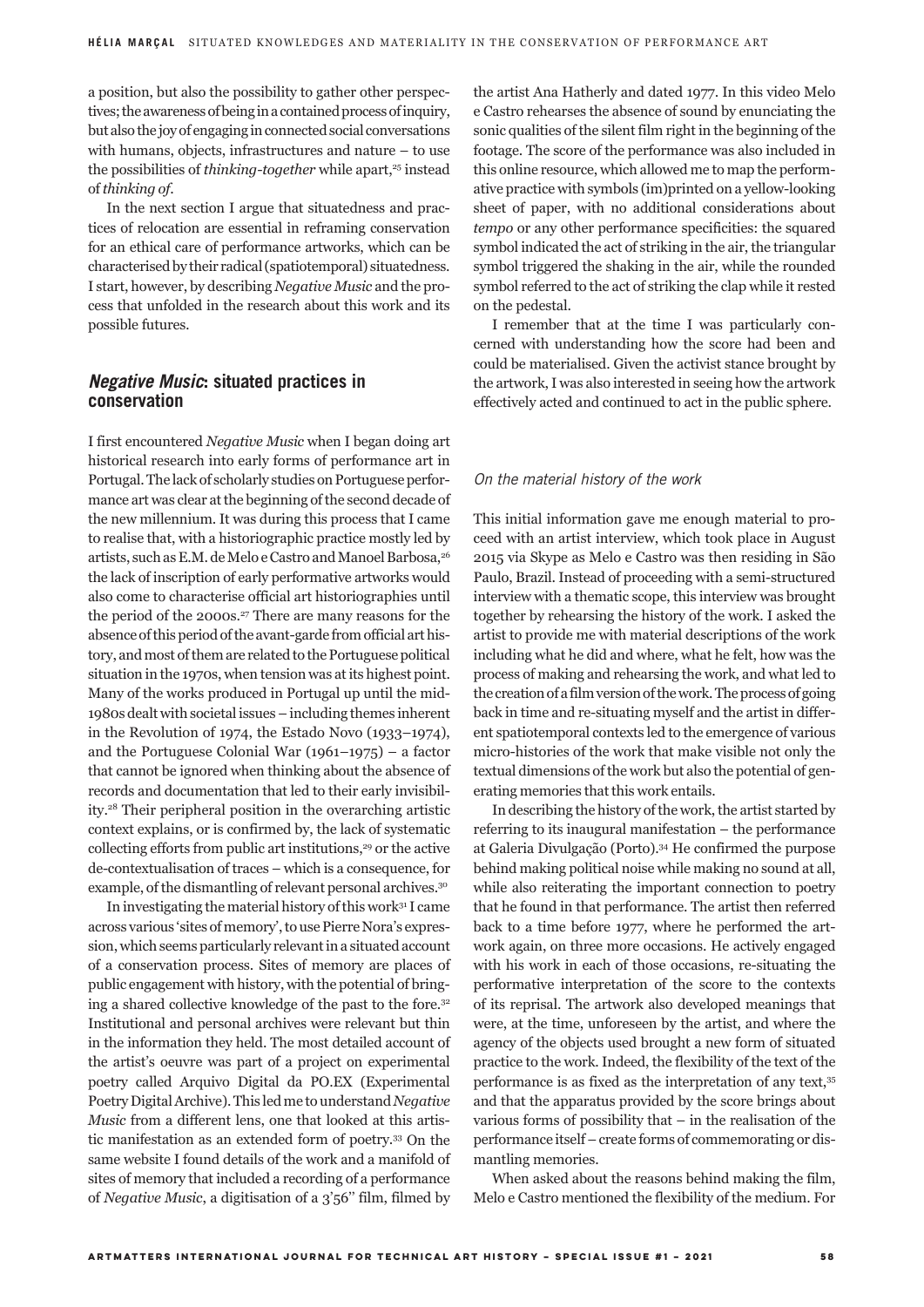him, this medium allowed his work to move around independently of his body. This perspective gained even more traction when the digitised version of the film was made available online, and distributed via YouTube. My interpretation of his words while writing this text is that this form of media diversity and distribution (which gained another dimension with the creation of Web 2.0) is also a way in which his practice is being relocated: intra-media and beyond social, bodily, and geographical borders.36 In other words, in diffracting the way it was materialised, the artwork ended up acting in different spheres, most of them public. These forms of relocation, as we will see in the section below, also provides the means to rethink the way we approach the conservation of the work.

#### *Embodiment and documentation*

My research led me through various paths, often intertwined with other works and forms of artistic practice, allowing me to partially relocate my focus, and thinking works from the dictatorship period *together-apart*. One of the findings that clearly emerged from relocating myself when working with other artworks created by Portuguese artists during the dictatorship and revolutionary periods was that the lack of historical inscription of these works was not due to their material disappearance.37 Indeed, the qualities that make them so frugal and fugitive, are also the ones that bring their generative potential to the fore.38

My understanding of *Negative Music* in 2015 was that of a work that, besides all contingencies, had been historicised. The film documenting the performance was acquired by Serralves Museum (Porto) in 2007, and material traces of the work could be found in various places.39 When I was documenting the work for its preservation, however, it struck me that the variation – the material possibilities of the work afforded by its previous relocations and forms of decentering both performance and its interpretations–had no resonance in its material remains.

One part of the interview stuck with me for a period of time. After mentioning in detail each rendition of the work, how he purposefully changed it, and how it transformed itself through the interactions with audiences and materials, the artist said there was a way of performing the work that no one had never tried.40 The score presents an alternative route, one that replaces specific physical actions with poetic aesthetic representations of 'searching for someone's eyes right in the middle of the street' (square), 'being utterly alone' (triangle) or 'the restlessness' (circle). And, according to the artist, this alternative script can be interpreted and performed, with one or more performers, at any given time – a truly allographic version of the work. I asked him how to perform it and who could perform it. Like a poem, he said, everyone could do it.41 This meant, of course, that even I could do it.

After writing up the documentation for the work I decided to pursue the re-enactment of the work for research

purposes, displacing the artwork from its archetype formulation, and positioning it in a new configuration. In doing so, I ended up situating myself into a new role – that of a director. I asked three actors to collaborate with me in rehearsing and performing (and, in many ways, remaking) the artwork. The rendition would have no public life – it would serve as an experiment on the bodily processes involved in performing the work. Each actor brought their experiences to the performance of the work, which allowed us to *think together-apart* about the possibilities of the work. From the first moment of reading the script *together-apart*, gaps in my understanding of the work and in the related documentation written just the week before became apparent. The four of us could not agree on how to interpret prompts such as 'the restlessness', or how to make visible the feeling of being 'utterly alone'. The artist's interview provided me with little to no clues about how to materialise those gestures. One's experience, in this case, would of course be important, but so was the audience's capacity to interpret what was happening. We had to define bodily practices that aimed at representing a given sensation. Other aspects such as the time needed to sync the *tempo*, how to communicate rhythm, the situated embodiment of performers, and my reflections on how to direct performers were added to the produced documentation, with new fields emerging and being consolidated by dense autoethnographic descriptions of the process.42 The process of re-situating myself, taking on a new role, also made apparent some aspects of my previous documentation that were not engaging with the diversity promoted by the artwork and its creator. The categories, the discursive form and content of the documentation produced was very tightly specified, which seemed to be at odds with the simplicity of the score. Moreover, I had to question if a description of the artwork's properties was even needed, when the artist's score seemed to already make those properties clear. Drawing on my past work documenting artworks created between the 1960s and 1980s in Portugal and my experience re-enacting this work, I was also able to revise fields such as the 'Aim of Documentation' and 'Documentation of Absence',43 to reflect further on the absences that were made more and more evident through processes of displacement, relocation, and conversational encounter with other entities, bodies, and forms of interaction with the work.44

The sections above show the possibilities afforded by practices of relocating artworks and processes, and situating research and researchers in difference. This perspective is in line with Haraway's account on the value of bridging subjective understandings of the world and its making with a process of conversational encounter among others, or even oneself. Serendipitous encounters are those that reveal dimensions that were not apparent. And *Negative Music* provides here an example of how an artwork's historicisation and conservation can be brought together through instances of otherness. This is particularly relevant in the case of performance artworks that are said to refuse forms of documentation,45 or are understood as being permanently situated in a given context, never to be relocated.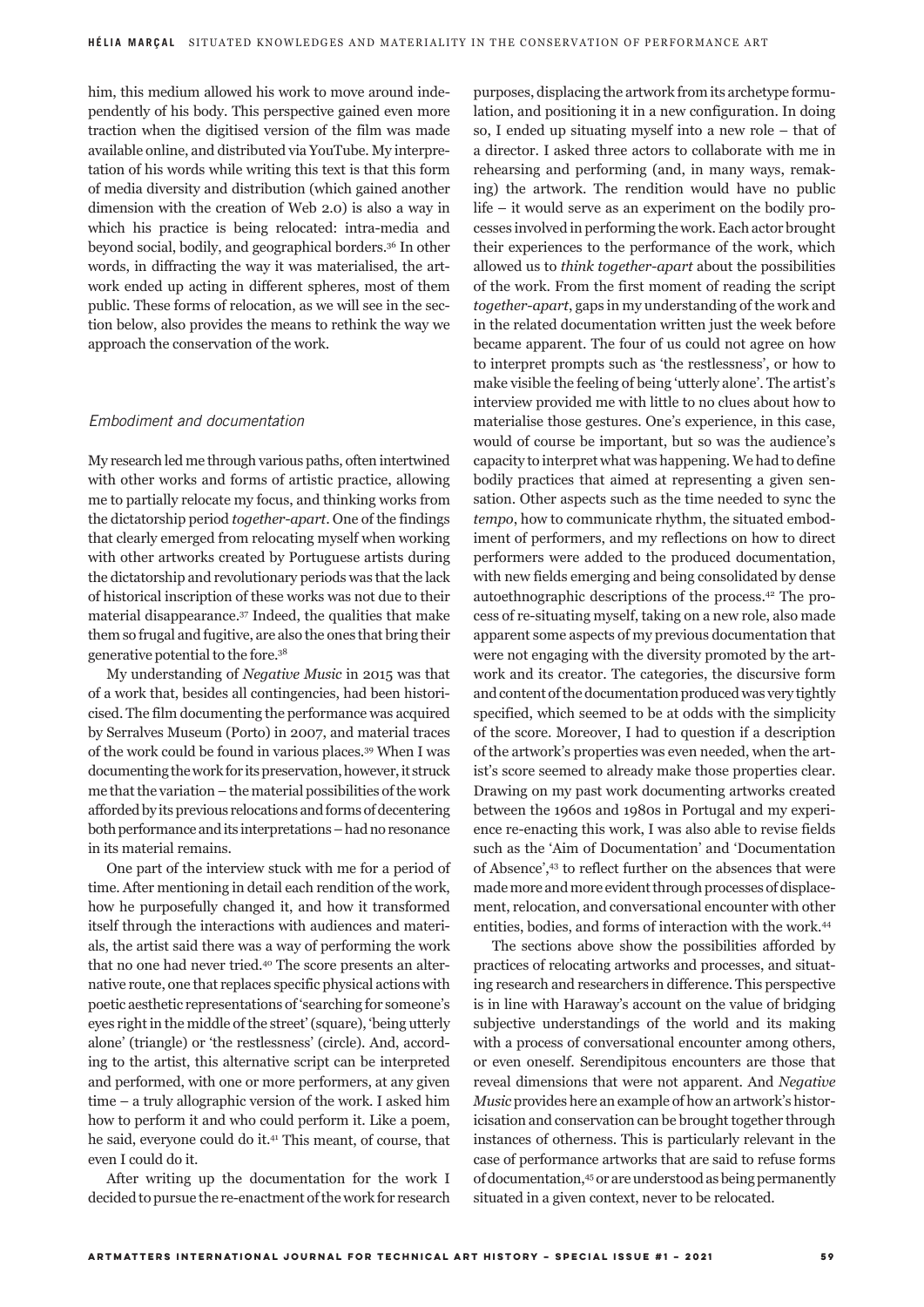# **Conclusion: The ethics of difference**

The year after I ended this research I encountered an event at one of Lisbon's prominent galleries – Galeria Zé dos Bois (ZDB) – that mentioned a commemoration of the first Portuguese happening, part of a curatorial programme featuring many works of experimental poetry called VERBIVOCOVISUAL. The opening of the exhibition on 12 February 2017 featured a re-enactment of the happening, which included a rendition of *Negative Music*. The re-enactment brought the carefully choreographed performance to the present in the body of Natxo Checa, carrying with it a whole set of vibrant potentialities in itself. On 22 July 2019, *Negative Music* was performed again, this time by the Grupo de Estudos em Música Contemporânea of Universidade Federal de Ouro Preto, which comprises teachers, students, former students and collaborators from the Brazilian university. Performed with a director and three performers, this other rendition follows the visual cues of the score, and yet with a completely different material instantiation.46 But how do the possibilities of otherness, of difference, relate with the aims and possibilities in/of the conservation of performance?

Performance artworks exist in a condition of liminality.47 This article shows that their material undefinition is not an impediment to its conservation, but a form of bringing to the fore different perspectives about the artwork and the things it can do to the world.

The process of documenting *Negative Music* highlighted the various re-positionings that artworks, their materialdiscursive manifestations, and conservation processes undertake in the making of the work. The absence of performative discourses that meet the discursive proposition enunciated by Melo e Castro in 1965 is not accidental. Nor are the creative and mnemonic affordances that the process of unveiling such proposition promotes – which, in turn, bring to the fore the artwork's capacity to continue to (en) *act* memories of resistance in various ways. The mnemonic possibilities of the work come from the absence of an imaginary place for performing the artwork in that way, which, when imagined, opens the door to a new way of seeing the work. Perhaps more introspective, but nonetheless embodied, this small detail of an artwork with such a history is a clear example of the fluid potential that can emerge from the cracks, and of what gets excluded through systematic recurrences of curated remains.

The practice of relocating the performance of the work in its discursive proposition brings an alternative interpretation of the political affordances of sites of memory, which, to use Jay Winter's words, lies on 'the multivocal character of remembrance and the potential for new groups with new causes to appropriate older sites of memory'.48 In a different way, that also happens in the performative renditions of the work in ZDB in Lisbon, and at the Universidade Federal de Ouro Preto, in Brazil. Through displacement and encounter, it is possible to multiply the instances of memory formation about the work, and its ultimate making, as multiple interpretations are brought to life through its materialisation.

These practices of relocation, however, have ethical repercussions in the care of these works. In her analysis of the ethics involved in relocation, Haraway introduces the notion of *account-ability*, or one's capacity of account for their own actions and identities, and to critically analyse how power dynamics were destabilised and re-framed through practices of relocation.49 The introduced documentation fields do account for some of those aspects: namely, the explicit enunciation of conversational encounters in the document, the critical reflection on the aims of the documentation process figuring the situatedness of the process itself, and the development of a field that accounts for known absences in the process.

The inevitable disappearance and reappearance of the work stretches the possibilities for creating difference in the ways it is continually made. While the thresholds for relativism regarding the artwork's future are wider with performance artworks, perspectives on *account-ability* and conversational encounters seem particularly relevant in understanding ethics in conservation. The possibility of critically describing in which ways a conservator's position impacts on the decision-making process, or how the situatedness in a given institutional setting influences the care of artworks seems to be paramount in guaranteeing an overarching ethical approach to conservation. In a similar way, so does the possibility of bringing other voices in to discuss aspects that otherwise will remain invisible. While collaboration is undoubtedly already part of conservation activities, these processes of encounter have to engage with a critical *account-ability* – that is, an individual or collaborative reflection on the power dynamics that allow people to speak, and, equally important, allow people to be heard. That, too, is part of the ethics of conservation.

#### **Acknowledgements**

I extend many thanks to the artist E.M. de Melo e Castro for his immense generosity and kindness (which I will always remember) and to Rita Macedo and Cláudia Madeira for all the meaningful and intellectual exchanges. This research would not be possible without them. The last draft of this paper was completed during my current work at Tate. I was very inspired by my colleagues and by the possibilities the Andrew W. Mellon Foundation-funded project 'Reshaping the Collectible: When Artworks Live in the Museum', has brought to my thinking and writing. Finally, this fieldwork research that led to writing this paper and my PhD dissertation was supported by the Fundação para a Ciência e Tecnologia (SFRH/ BD/90040/2012).

#### **Notes**

- 1. See Lawson et al. 2019.
- 2. Haraway 1988.
- 3. Metello 2007.
- 4. Melo e Castro 1977.
- 5. The use of this term here purposely refers to the term coined by Jürgen Habermas in 1964, and re-thought by the lens of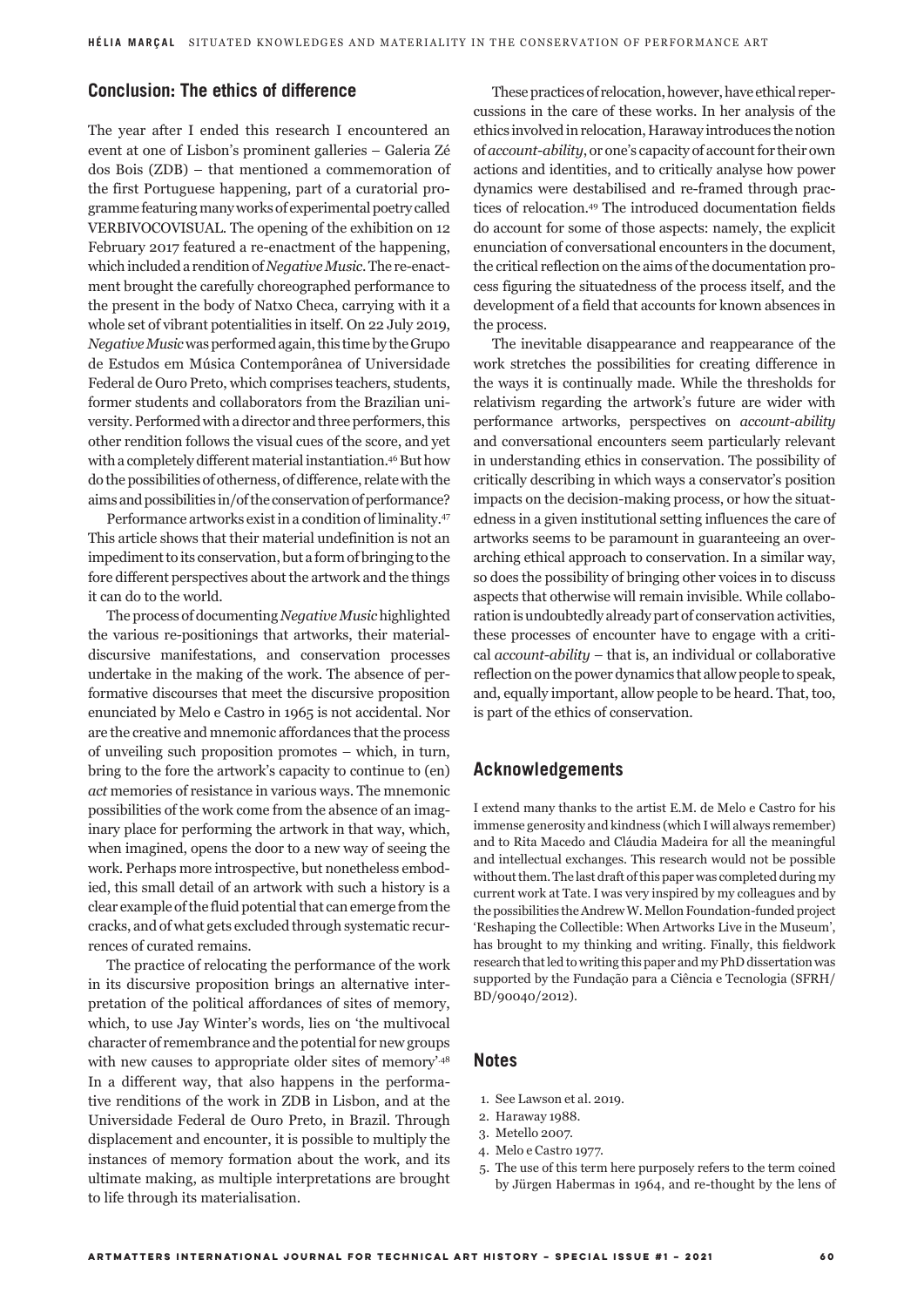post-Marxist feminist theory by authors such as Nancy Fraser. Perspectives about making and remaking of artworks in the public sphere are indebted to these revisions of the notion of the public sphere. See Fraser 1990 for more context on how this term is used in reflections developed in this lineage of thought.

- 6. This perspective is related to that explored by scholars and artists connected to the performance studies field and inspired or influenced by the so-called new materialisms. See Lepecki 2010 and Van den Hengel 2017.
- 7. I use the term re-enactment here (and not, for example, reperformance, activation, instantiation) as a recognition of the historical drag of this term and how it has been used by other scholars aligned with the new materialisms such as Rebecca Schneider (2011) and Louis van den Hengel (2017). Re-enactment is also used as a way of potentiating the use of the prefix 're-', exploring its possibilities in the fabric of making as a process of rehearsing potential narratives for performance artworks. Moreover, to paraphrase Rebecca Schneider, 're-' can work as a form of return, not necessarily to go back in time, but as a way of taking another turn and promoting difference in such processes (Schneider 2011).
- 8. Barad 2007.
- 9. Avrami 2009; Clavir 1994, 2009.
- 10. Hölling 2017.
- 11. Marçal et al. 2014.
- 12. For example Van de Vall et al 2011; Wharton 2015. The importance of the museum ecosystem, its policies and procedures, and the knowledge cultures that underpin practice in shaping those trajectories was made visible, for example, by Van Saaze et al. (2018), and through the development of research projects such as the 'Marie Skłodowska-Curie Innovative Training Network New Approaches in the Conservation of Contemporary Art' (2016–2019), led by Maastricht University and the Andrew W. Mellon-funded project 'Reshaping the Collectible: When Artworks Live in the Museum' (2018– 2021), led by Tate, London. Both projects are strongly influenced by social sciences perspectives on 'practice theory', which reflect the dynamic relationship between humans and structures in the creation of social worlds. Although both projects articulate perspectives that link to overall research on practice theory, it is important to mention that NACCA does so through the writings of Theodore Schatzki (see, for example, Schatzki 2002), while 'Reshaping the Collectible' develops its approach through Knorr-Cetina's work on epistemic cultures (Knorr-Cetina 1999).
- 13. Van de Vall et al. 2011. Based on the notion of cultural biography of objects (via Gosden and Marshall 1999, Hoskins 2006 and Kopytoff 1986), understanding an artwork's biography means to accept the artwork's changeability and acknowledging that such change can happen both over time and be induced by the interaction between the artwork and multiple agencies.
- 14. Haraway 1988.
- 15. Haraway 1988: 584.
- 16. Haraway 1988: 589.
- 17. Haraway 1988: 584.
- 18. Ibid.
- 19. Haraway 1988: 593.
- 20. Hölling 2017: 89.
- 21. King 1987 cited in Haraway 1988.
- 22. Haraway 1988: 595.
- 23. Haraway 1988: 585.
- 24. See Castriota and Marçal 2021.
- 25. Barad 2007.
- 26. The first attempt (known to me) to historicise this genre in Portugal came from the artist Manoel Barbosa, who wrote what he called 'an essential chronology' in 1985.
- 27. Madeira 2007, 2016, 2017; Metello 2007.
- 28. Madeira 2007, 2012, 2016, 2017; Madeira et al. 2018.
- 29. Madeira et al. 2018.
- 30. See Marçal 2019. The scattered nature of these records might be a concern for future scholars aiming at studying this artistic genre. Most of the documents and material traces needed to produce these histories belong to personal archives that are yet to be mapped and catalogued. This also increases the risk of losing the integrity of those archives, as they are more prone to be sold and dismantled.
- 31. Hélia Marçal, 'Documentation Tool: Material History'. Available at: https://www.tate.org.uk/about-us/projects/documentat ion-conservation-performance/material-history.
- 32. See Nora 1984–1992.
- 33. See https://po-ex.net/taxonomia/materialidades/videografic as/e-m-de-melocastro-musica-negativa/ (accessed 18 June 2019).
- 34. E.M. de Melo e Castro, interview with Hélia Marçal via Skype, 14 August 2015 and 8 February 2017.
- 35. See Barthes [1967] 1974.
- 36. For an exploration of the political potential of digital media, but also the challenges posed to objectivity or relativity assertions, see Stalder 2017.
- 37. Marçal 2017.
- 38. Marçal 2019.
- 39. An instance of this work can be found on YouTube. See https://www.youtube.com/watch?v=Yf7-9zvWVjM (accessed 8 December 2019).
- 40. E.M. de Melo e Castro, interview with Hélia Marçal via Skype, 14 August 2015 and 8 February 2017.
- 41. Ibid.
- 42. For more on autoethnographic methods applied to conservation see Stigter 2016.
- 43. See Marçal 2017.
- 44. The notion of documentation of absence is indebted to Amelia Jones (1997) and Bigotte Vieira (2016).
- 45. After Phelan 1993.
- 46. For video documentation of the event see https://www.you tube.com/watch?v=dqrnr4oS2Sw (accessed 8 December 2019).
- 47. After Turner's definition of liminal and liminoid (1969, 1974). See also Marçal 2021.
- 48. Winter 2010: 317.
- 49. Haraway 1988.

#### **References**

- Avrami, E. 2009. 'Heritage, values, and sustainability', in *Conservation: Principles, Dilemmas and Uncomfortable Truths*, A. Richmond and A. Bracker (eds), 184–96. Oxford, London: Butterworth-Heinemann, Victoria and Albert Museum.
- Barad, K. 2007. *Meeting the Universe Halfway: Quantum Physics and the Entanglement of Matter and Meaning*. Durham, NC: Duke University Press.
- Barthes, R. [1967] 1974. 'The Death of the Author', R. Miller (trans). S/Z. New York: Hill and Wang.
- Bigotte Vieira, A. 2016. *No Aleph para um olhar sobre o Serviço ACARTE da Fundação Calouste Gulbenkian entre 1984 e 1989*, PhD dissertation, Nova University of Lisbon.
- Castriota, B. and Marçal, H. 2021. 'Always already fragment: integrity, deferral, and possibility in the conservation of cultural heritage', in *The Fragment in the Digital Age: Possibilites and Risks of New Conservation Techniques. Proceedings of the Interdisciplinary Conference of the HAWK University of Applied Sciences and Arts in Cooperation with ICOMOS and the VDR, 6–8 May 2021 in Hildesheim*, U. Schädler-Saub and A. Weyer (eds), 63–78. Petersberg: Michael Imhof Verlag.